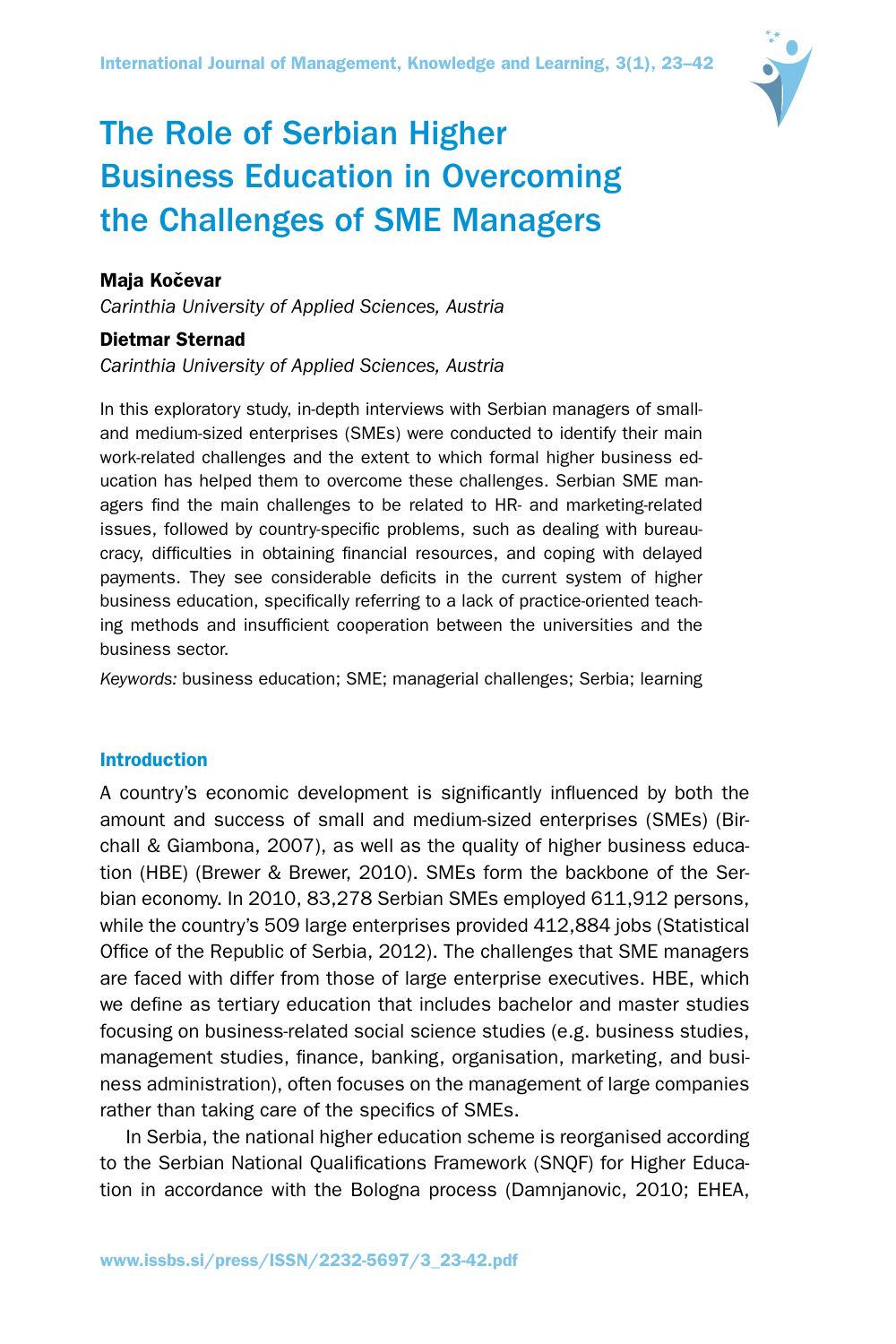2003). This is also an opportunity to evaluate the current situation and effectiveness of HBE in Serbia from the SME managers' point of view.

In the literature, we can find general concerns about the effectiveness of HBE. For decades, authors have been claiming that business schools and business-related university programs often fail to adequately prepare students for a successful managerial career (Livingston, 1971). In this paper, we review the literature on HBE effectiveness, explore the challenges of SME managers with a specific focus on the situation in Serbia, and evaluate to what extent the Serbian HBE, in its current form, contributes to mastering these challenges.

# Theoretical Background

Many researchers have been studying the effectiveness of business education at the university level. Therefore, we will review the existing research in this field. Subsequently, we will also discuss the specific challenges that SME managers in general, and in Serbia in particular, are facing.

## *Effectiveness of Higher Business Education*

In a classic Harvard Business Review article, Livingston (1971) strongly criticises existing business education programs and questions the effectiveness of business schools. This article triggered a general discussion about the effectiveness of formal business education, first in the US and later also in Europe. Critical voices (e.g. Brotheridge & Long, 2007; Muller & Porter, 1997; Quelch, 2005) especially questioned the teaching methods that are mainly theory-based (Atwater, Kannan & Stephens, 2008; Benjamin & O'Reilly, 2011; Culliton, 1952; Jurše, 2009; Livingston, 1971; Pfeffer & Fong, 2002; Porter & McKibbin, 1988), the learning environment (Atwater et al., 2008; Muller & Porter, 1997; Stukalina, 2008), and the teaching qualifications of faculty members (Benjamin & O'Reilly, 2011; Bennis & O'Toole, 2005; McGrath Gunther, 2007). Pfeffer and Fong (2002) argue that many management teachers are lacking professional managerial experience, and are therefore often not able to effectively transfer the skills necessary for the managerial profession to the students. On the other hand, McGrath Gunther (2007) advocates a combination of both academic faculty and experienced professionals.

Furthermore, a stream of criticism also revolves around a strongly market-driven education environment. In a competitive climate in which schools focus on profit rather than on student learning (Jurše, 2009), the influence of outside organisations and politics on HBE can increase (Muller & Porter, 1997). Additionally, a trend towards 'edutainment,' emphasizing fun and simple information rather than in-depth thinking and learning, has been identified as an effect of this market-driven education environment (Holbrook, 2004; Jurše, 2009).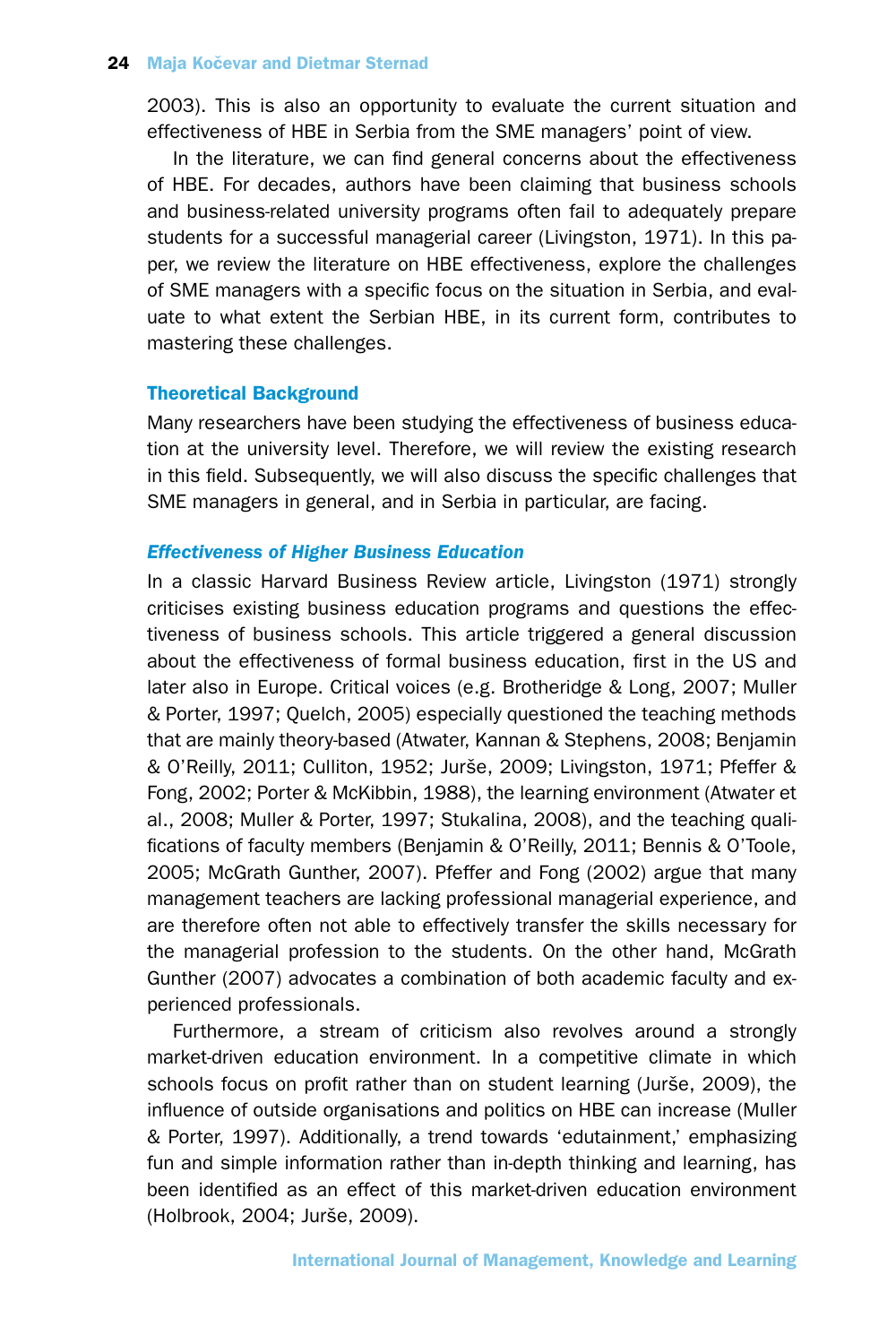A further frequently mentioned reason for the alleged low effectiveness of HBE is poor adaptation of programs to a rapidly changing external environment, as technologies and markets develop at an unrelenting pace (Atwater et al., 2008). Stukalina (2008), for example, argues that curricula, contents, and teaching methods should become more flexible to adapt to the technological, managerial, and pedagogical changes. Moreover, Pfeffer and Fong (2002) point out the importance of connecting business management with other professions, following their observation that cross-functional solutions are often needed in dynamic environments.

Mintzberg and Gosling (2002) even claim that it is not possible to teach management in business schools solely on a theoretical basis, and that only the students with previous managerial experience are able to develop the essential managerial skills. Therefore, different authors call for an integration of multidisciplinary education, teamwork, and managerial practice in HBE (Benjamin & O'Reilly, 2011; Pfeffer & Fong, 2002; Stukalina, 2008).

# *Higher Business Education in Serbia*

In 2003, a modernization process of the higher education system in accordance with the Bologna framework was launched in Serbia. In 2010, the new Serbian National Qualification Framework came into action based on the Bologna model (EHEA, 2003). With the preparation of the new framework, the European Commission played an important role in shaping the new educational system, as well as in the reorganisation of the study programs in Serbia (Jurše, 2009). Through these developments, the Serbian HBE has become structurally comparable with HBE in the European Union. The number of social sciences, business, and law graduates rose from 9,899 in 2009 to 11,216 in 2010 (Statistical Office of the Republic of Serbia, 2013).

However, at the same time research results reveal that students only acquire limited problem-solving skills and competences for implementing theory into practice (Damnjanovic, 2010). Further challenges that are shaping the Serbian higher education environment are connected with a changing role of management in society, a changing political and economical environment in Serbia (especially the influence of politics on education), and the increasing internationalization of higher education.

Serbian HBE was also criticised for poor cooperation between business and education sectors (especially regarding the development of education programs according to the real market needs), insufficient cooperation between students and local companies (in real case projects, master theses or seminar papers), and a lack of assistance for graduates to find their first job among partner companies (Damnjanovic, 2010). Suggestions for the improvement of the Serbian HBE system include modernization of the general teaching approach, including enhanced teamwork, providing opportunities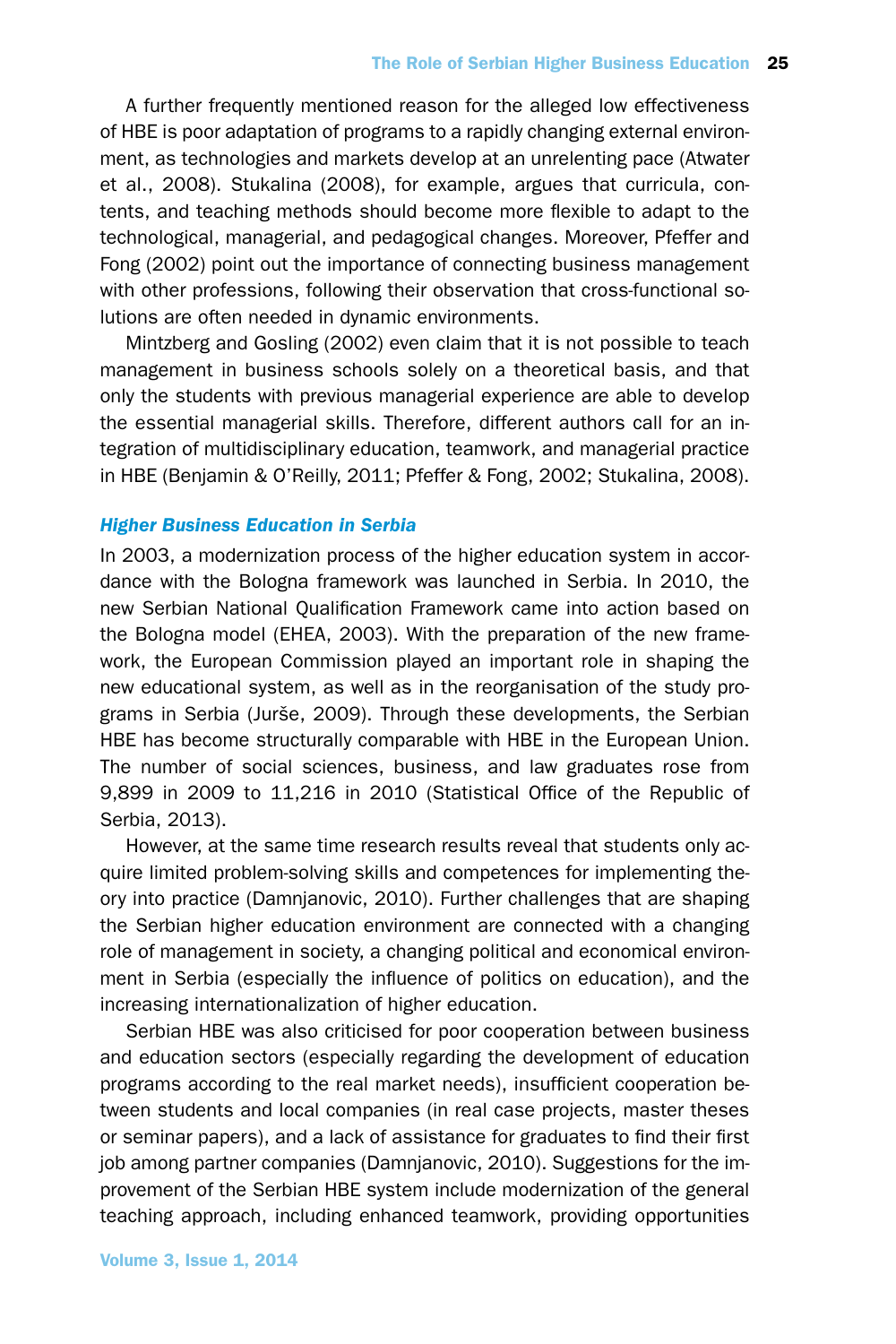for applying problem-solving strategies, and searching, combining and evaluating knowledge from different sources (Smirnov, 2008), reduction of government influence on education, increasing the proficiency of teaching professionals in using modern teaching methods, and offering programs that are more relevant for current labour market requirements (Damnjanovic, 2010).

# *General Challenges for SME Managers*

In today's dynamic, globalised environment, SME management has been increasing in complexity, while in the past, many SME managers often relied mainly on business instinct (Engstrom, 1967). Rutherford, Buller & Mc-Mullen (2003, p. 41) argue that 'daily there are more than thousands of firms that do not succeed in business mainly because of their managerial incompetence.' Success of SMEs thereby depends on recognizing key managerial challenges and finding well-defined solutions for those challenges (Rutherford et al., 2003).

Commonly mentioned challenges for SME managers can be categorised into the following (Dearborn & Simon, 1958; Huang & Brown, 1999; Rutherford et al., 2003; Terpstra & Olson, 1993; Walsh, 1988):

- *Marketing and sales challenges* for SME managers include a lack of financial resources for marketing (Weinrauch, Mann, Robinson, & Pharr, 1991), poor marketing knowledge and competences (Huang & Brown, 1999; McGrath & O'Toole, 2011), weak customer communication and public relations, sales, choosing the right target market, searching for the best location, pricing, and competition assessment (Dodge & Robbins, 1992; Huang & Brown, 1999).
- •*Human resource management challenges* for SME managers include the complexity of the HR management system and a lack of competences to handle all aspects of it, especially the selection process, HR planning, performance and reward systems, training, paperwork, and skill development of employees (Baird & Meshoulam, 1988; Tocher & Rutherford, 2009).
- •*Financial challenges* for SME managers include a lack of knowledge, especially in accounting, financial planning, poor cash-flow, financial resource allocation, approval of credit and loans, and participating in government grant application processes (Dodge & Robbins, 1992; Huang & Brown, 1999). Furthermore, SME managers are usually expected to have more difficulties in cooperating with banks, as well as worse conditions for obtaining credits compared to their large corporation counterparts (Visinescu & Micuda, 2009).
- •*General management and SME growth challenges:* During the launch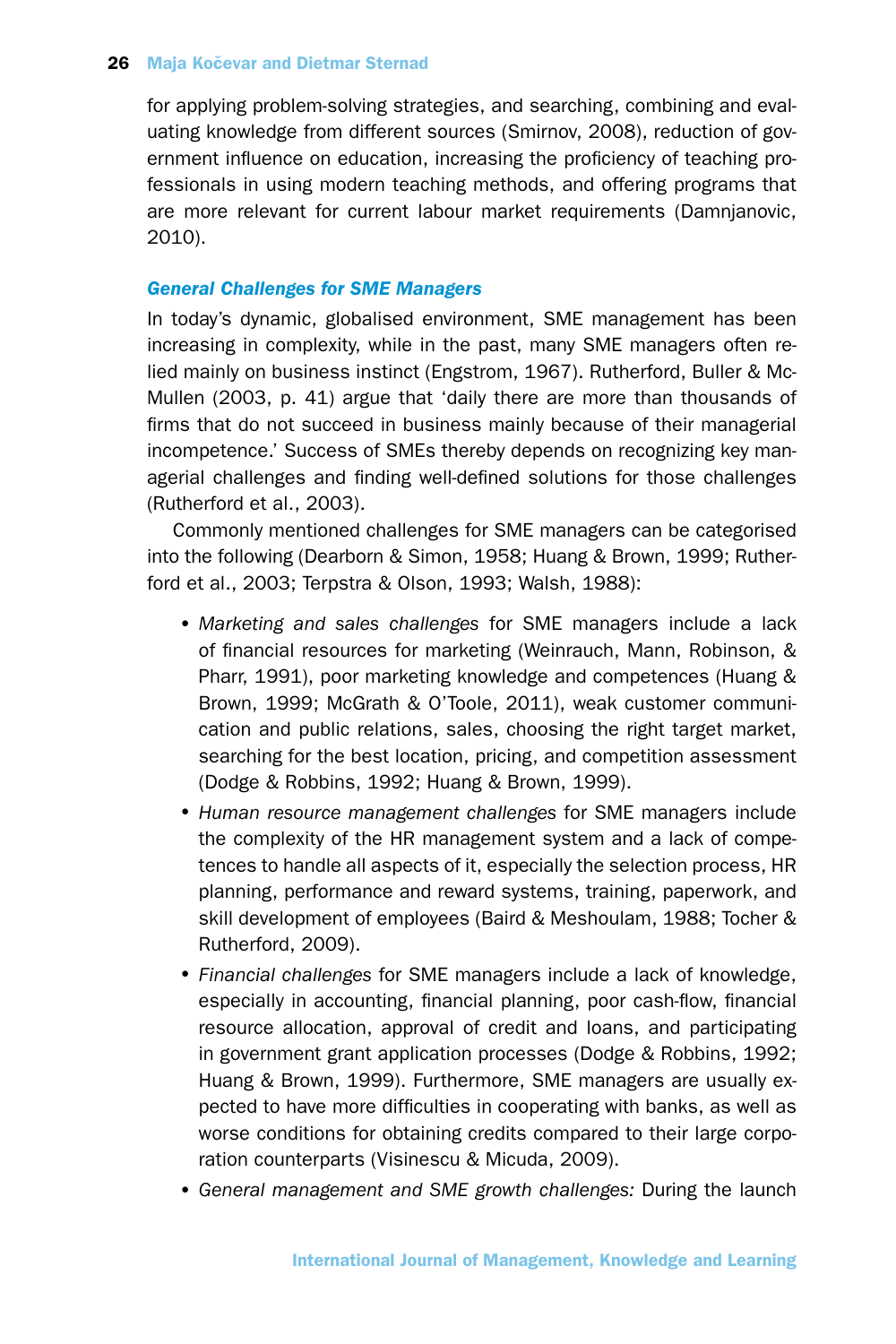and growth phases of a company, it is essential for managers to have the ability to recognise the opportunities and customer needs, plan, choose a service or product delivery path, implement new technologies, establish financial control, delegate tasks, communicate effectively, and take the right decisions at the right time (Dodge & Robbins, 1992; Kontinen & Ojala, 2011; Kroeger, 1974; Shane & Venkataraman, 2000). Huang and Brown (1999) argue that many SMEs are usually established by enthusiastic individuals who in later stages of the company's development lack the necessary managerial know-how. Problems may also arise in SMEs because the entire decision-making process and responsibilities are focused on one person (Huang & Brown, 1999; Percy, Visvanathan & Watson, 2010). Further general management challenges for SME managers include inventory planning, cost control, organisational design, and dealing with influences from the external business environment (Dodge & Robbins, 1992). Also, ethical challenges are more frequently experienced, especially in an international business context (Jamnik, 2011).

Although most of the issues outlined above are not country-specific, there are also cultural and institutional factors that can influence the challenges that SME managers are facing.

# *Specific Challenges for SME Managers in the Serbian Business Environment*

In the *Global Competitiveness Report* 2012–2013, Serbia ranked 95th out of 144 countries (World Economic Forum, 2012), and 92nd out of 183 countries in the *Ease of Doing Business* report (The World Bank, 2012). Although the Republic of Serbia is in the process of transition towards a market economy and has been holding the official status of a candidate for membership of the EU since 2011, its culture, business, and society are in many ways still influenced by the communist era, in which Serbia was an integral part of the Socialist Federal Republic of Yugoslavia (Ognjanov, 2006).

In Serbia, flexibility, tradition, interest, knowledge, and experience are highly appreciated business values, as is a communication style that is people-oriented, preferably face-to-face, and very expressive (Ognjanov, 2006; Radonjic, 2010). Building long-term relationships with business partners, gaining trust, and strong personal network connections are seen as essential for managers doing business in Serbia, as relationship building is a highly valued business characteristic (Radonjic, 2010).

Another specific challenge for SME managers in Serbia relates to the legislation and the rule of law. A lack of implementation of the European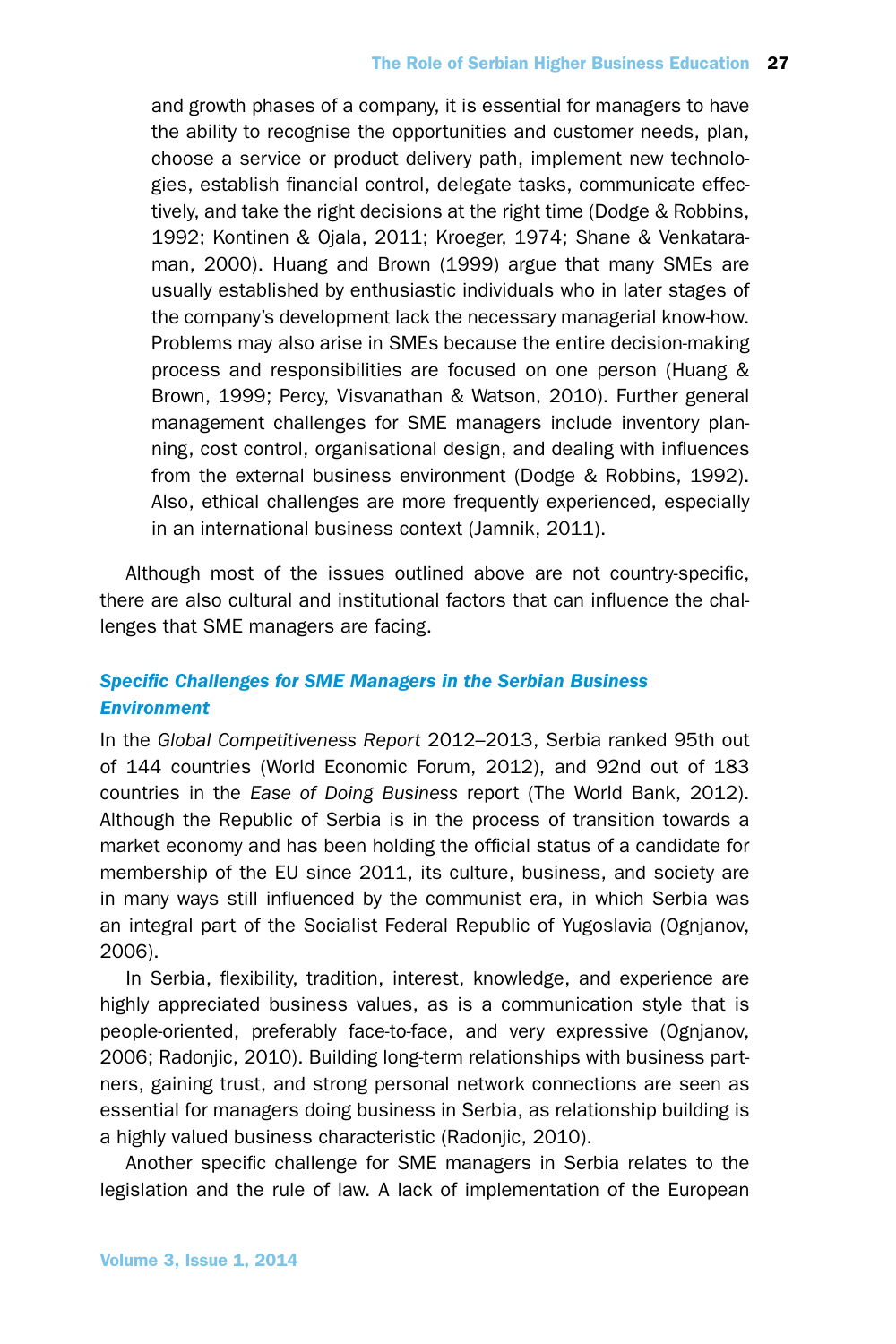laws in the Serbian legislation and a strong influence of ministries on the legislation process were particularly criticised in the report of SIGMA, a joint initiative of the EU and the OECD (OECD, 2011).

The combination of historical heritage, business values, culture, and political and economic environment causes corruption, which is considered an important issue in Serbia. In the 2012 *Corruption Perception Index,* Serbia ranked 80th out of 174 countries (Transparency International, 2012). Bribery and corruption were found to be widespread in the common processes, such as obtaining licences, among the political elites, and in the form of insider deals and money laundering (OECD, 2005; Upchurch & Marinkovic, 2011). It is therefore a challenge for managers to stay independent and avoid illegal businesses in a country where corruption is still considered an important issue in the business environment.

Another highly relevant challenge for the Serbian SME managers lies in obtaining the necessary financing for their business operations and business development. This is due to very high interest rates, unstable political and economic environment, low level of bank trust and high guarantee requirements (OECD, 2005). The most important source of SME financing still comes from internal financial resources, such as owners' equity, family money, and retained earnings (Marchese & Potter, 2006).

#### **Methods**

The main goal of the empirical study was to get an inside view of SME managers' challenges in Serbia and to explore to what extent HBE is helping managers to cope with these challenges. Following Hatch (2002), informant interviews were used to identify the main challenges perceived by the Serbian SME managers and the role that HBE plays in helping them to overcome these challenges. Given the exploratory nature of our study, indepth interviews with key informants were preferred to using a survey-based questionnaire, as richness of data and search for subjective meaning were important for developing the basic understanding of the managerial challenges. The interview were based on open-ended questions regarding the challenges (e.g. 'Please describe at least three of the most important challenges that you are facing as a manager in Serbia and explain how you deal with these challenges?'), higher education (e.g. 'Please describe what kind of methods and education style were used at your university?'), and a combination of both topics (e.g. 'In your opinion, which were the most useful skills that you gained during HBE?'). Finally, the interviewees were also asked to offer some suggestions for the improvement of HBE in future.

The interviews were conducted by the first author during May and June of 2012. As suggested by Davis (2000), two pre-study interviews were held with candidates with a similar profile to the interviewees in the main study.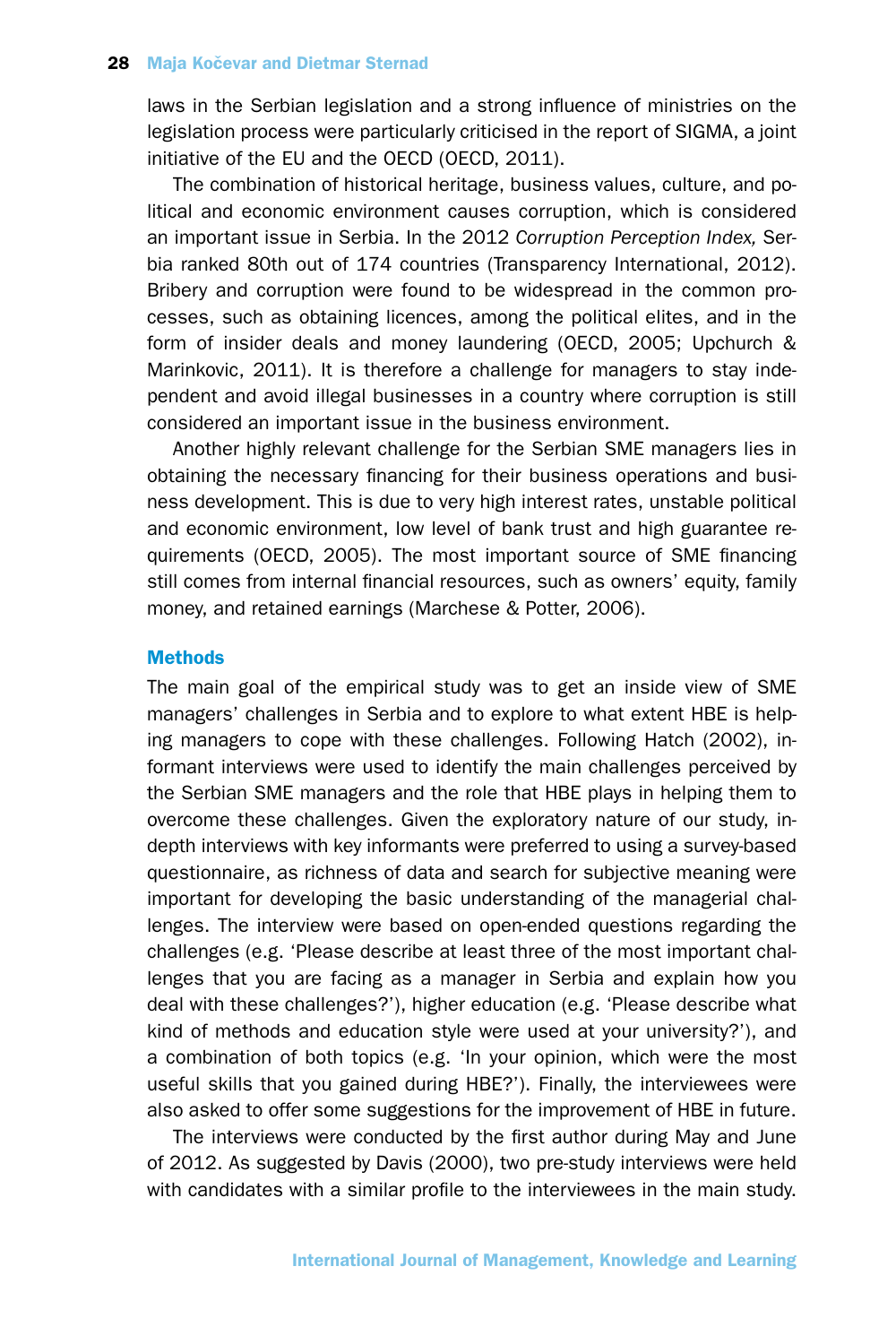The semi-structured interview guideline was slightly adapted based on the findings of the pre-study. Pre-study interviews were not subsequently included in the analysis.

Twelve in-depth interviews were then conducted, of which nine had an adequate quality to be used for further analysis and discussion. Due to the time restrictions, two candidates expressed their wish for shorter interviews. The average length of the remaining interviews was 50 minutes (with a range from 30 to 60 minutes); all interviews were conducted in English language. The interviewees were also promised complete anonymity.

The contacts were obtained in different ways. Twelve universities from across Serbia (5 state-run and 7 private) were contacted and asked either for their alumni contacts, or to forward an introductory e-mail to their graduates. Furthermore, e-mails were sent to 172 Serbian SMEs, and finally, connections were also made through the Chamber of Commerce, personal networks, social media including Facebook, Xing, and LinkedIn, and with the assistance of the interviewees. The final interviews were made either via telephone or Skype. All interviewees graduated from programs that focused on economics, management, or business at either a private or public HBE institution in Serbia. Three interviewees graduated at private institutions, while six interviewees graduated at a public university (see also Table 1 for further information about interviewee profiles).

Standard content analysis procedures were used to elicit the main constructs that the respondents referred to in the interviews. The data was arranged into three overall groups according to research framework: managers' challenges, HBE in Serbia, and the role of HBE in overcoming of managers' challenges. The answers of the first group were categorised based on the type of the challenge (e.g. marketing and sales-related challenge, human resource management-related challenge, or growth challenge). In all three groups, the data was compared with theory in an iterative process. Based on these comparisons, the final conclusions were made. Reliability is ensured with a protocol of data collection and analysis procedure and the grounding of interpretation in examples from the interview data (Stiles, 1993). Different verification strategies were used to check validity based on the proposals of Morse, Barrett, Mayan, Olson, and Spiers (2000), namely making sure that the sample includes interviewees who have expert knowledge in the topic, collecting and analysing interview data iteratively, and reconfirming findings with new data.

#### **Results**

The results of our empirical research are presented in three sections. First, we summarise the opinions of SME managers regarding key challenges of conducting business and managing organizations in Serbia, and their main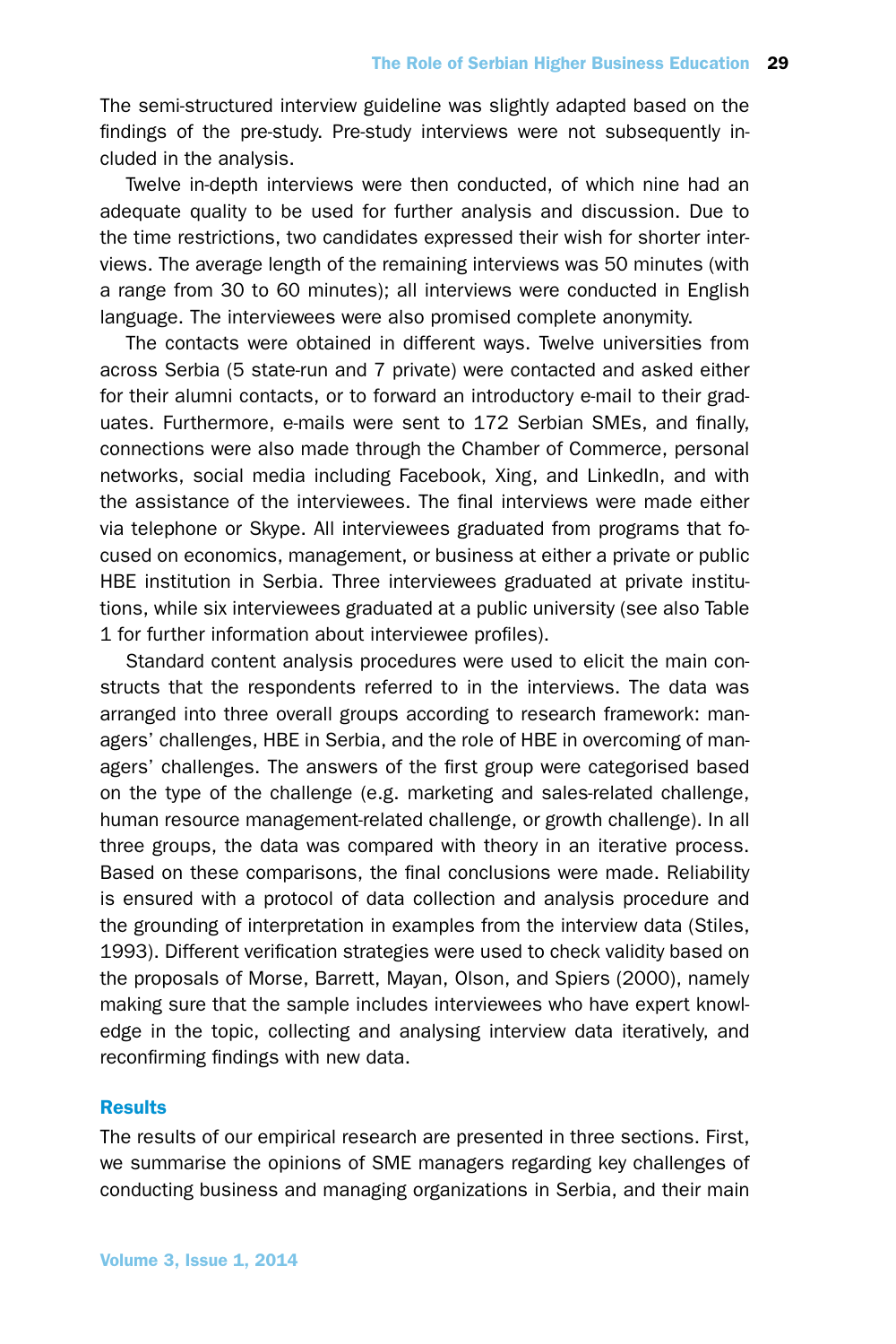| Gender    |                       | Age group   |                | Industry                 |                |
|-----------|-----------------------|-------------|----------------|--------------------------|----------------|
| Male      | 6                     | $21 - 30$   | $\overline{2}$ | Engineering              | 3              |
| Female    | 3                     | $31 - 40$   | 4              | Consulting               | $\overline{2}$ |
|           |                       | $41 - 50$   | 2              | Tourism                  | 1              |
|           |                       | $60+$       | $\mathbf{1}$   | Marketing                | $\overline{2}$ |
|           |                       |             |                | Publishing               | 1              |
| Firm size | Management experience |             |                | International experience |                |
| Micro     | 3                     | $1-3$ years | 4              | Europe                   | 4              |
| Small     | 4                     | 4-6 years   | 3              | Overseas                 | 3              |
| Medium    | $\overline{2}$        | 7-9 years   | $\mathbf{1}$   | No experience            | 2              |
|           |                       | $10+$ years | $\mathbf{1}$   |                          |                |

| Table 1 |  | The Profile of the Interviewees |
|---------|--|---------------------------------|
|         |  |                                 |

strategies to overcome these challenges. Second, we provide an insight into SME managers' perception of HBE in Serbia. Finally, we focus on the SME managers' perception of the role of HBE in overcoming their main challenges. We also include quotes from the interviewees to illustrate the main findings.

#### *Challenges for Serbian SME Managers*

Respondents highlighted eight areas of challenges that they face in their role as SME managers: (1) human resources, (2) bureaucracy, government, and legal regulations, (3) payment delays and financing, (4) marketing and sales, (5) business and personal networks, (6) growth of the company, (7) organisation of work, and (8) corruption.

The most frequently mentioned challenges within the area of human resources were the lack of motivation and responsibility of employees, manager's self-motivation, loyalty, lack of eagerness to learn, conflicts between the 'rigid' older generation and 'irresponsible' young generation, employee attraction and selection process, organisation of people, and teamwork. The following quotations illustrate some of these challenges:

You need motivated people, you need very good communication, you need sophisticated management practices and it is very important to have all these things on the table at the same time. [Manager D]

Challenges we were faced with were always a lack of any kind of [break] – well let's say – organisation, yes, self-organisation, selfmotivation. Too many people are money- and not result-driven. [Manager G]

We are a small team and if one of us makes a mistake everyone is going to feel it. But the problem is that most employees don't understand that. [Manager C]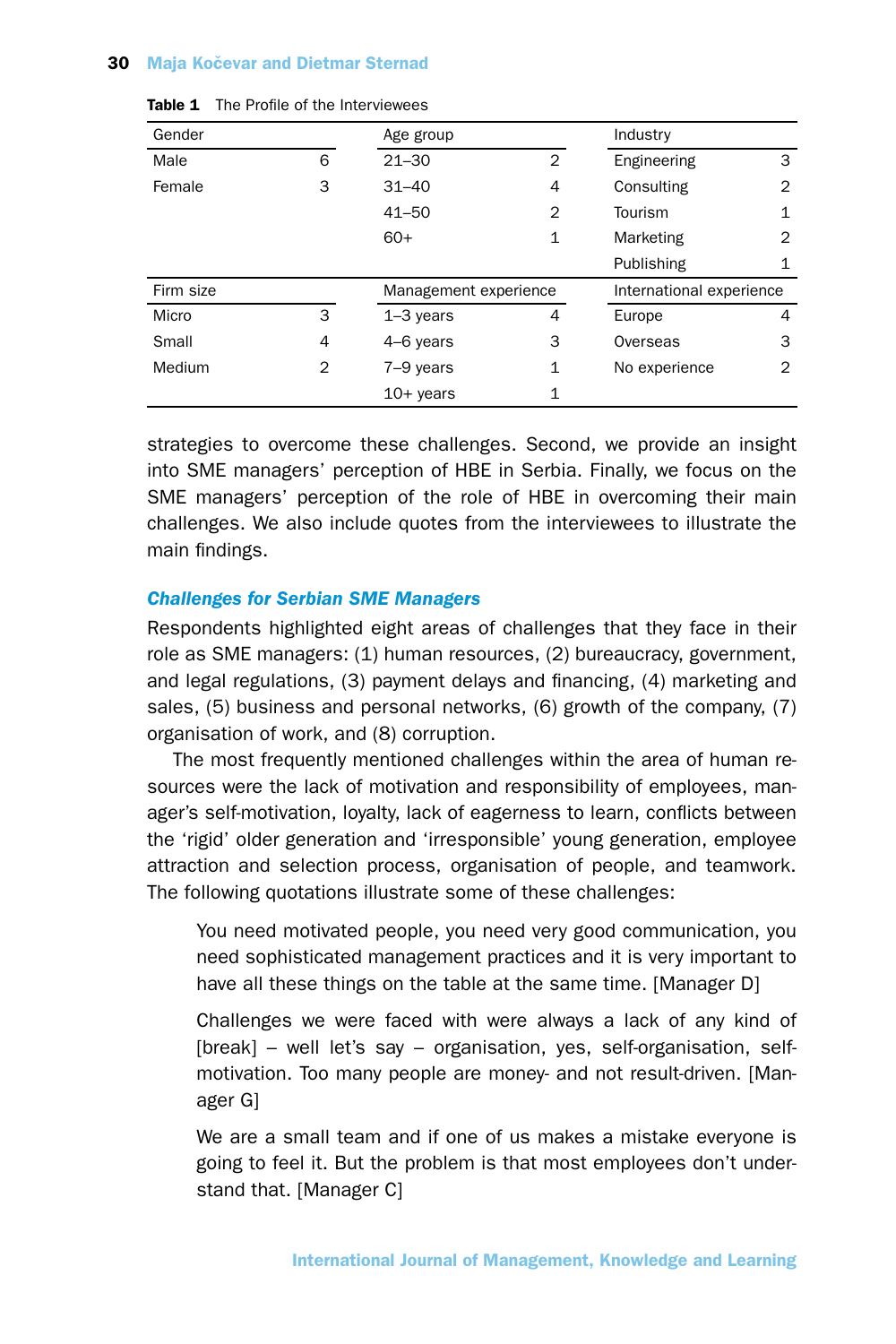SME managers stated that they cope with some of these challenges through asserting their authority, using bonus systems, and organising social events for employees. Managers also referred to the use of mentoring or training approaches. For the employee recruitment and selection process, personal networks are often used in combination with creative interview techniques.

These people are working for a pay-cheque, plus they have bonuses for every effort they make. I think this is the best model for any type of motivation. [Manager F]

To be honest, when it comes to older people, I am managing them through my authority. That's the only way. They do it because I said it and nothing else. [Manager E]

We really like to hire people that are relatives or are children of good workers. So many people are family-connected. [Manager A]

I ask them how many books they read in the last [. . .] year, which daily paper they read, which weekly paper, which magazine, what are they watching on TV. In let's say five minutes I get a very good picture on what level they are. [Manager I]

The second category of challenges relates to the areas of bureaucracy, government, and legal regulations. The SME managers generally perceived administrative processes in Serbia as very slow, time consuming, rigid, and inefficient. They did not believe that much can be done about it, and have become accustomed to it. Managers also pointed out poor communication between business and politics, particularly when the latter is imposing new policies, no real strategy for business, and a high dependence on personal networks and connections. According to their statements, the legal system in Serbia is strongly focused on protecting big corporations, with SMEs being left behind. Consistent with their view of politics, SME managers see lobbying as a crucial activity for small companies to survive in Serbia.

We actually have a lot of issues with bureaucracy, also with all other similar things, but we are accepting this environment as something that can't be changed. [Manager D]

I think the problem is that we don't have strong enough institutions here in Serbia. [Manager B]

If you have some background and get some scores from a political party, then you can continue with your project and if you don't, you can't. [Manager D]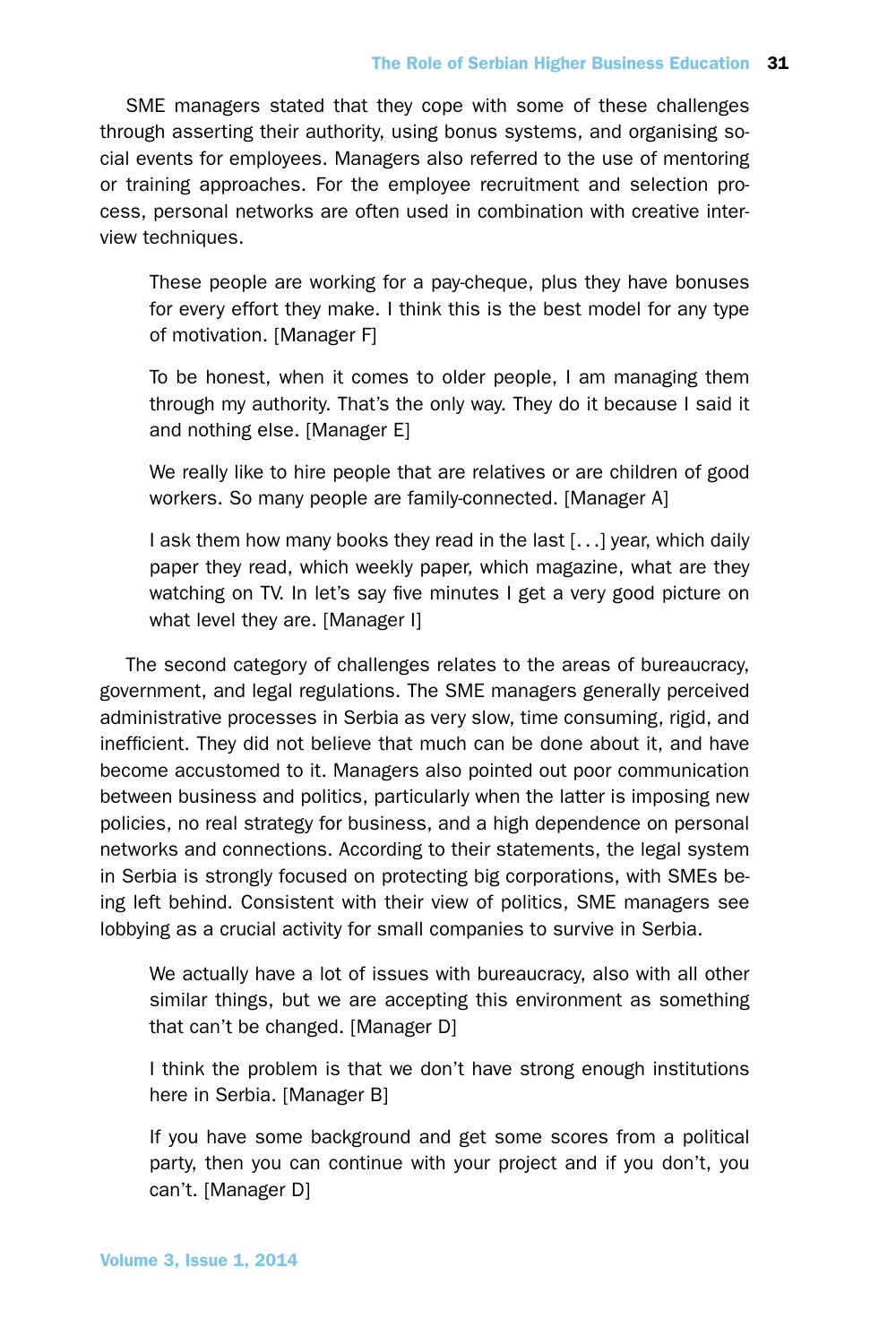A further important challenge for Serbian SME managers is managing liquidity. This is particularly due to client payment delays, especially in case of higher amounts. Therefore, they see good long-term relationships with both suppliers and customers as key for survival in business. As the banks demand an excellent historical record, stable accounts, high interest rates, and guarantees in the form of taking mortgages against private property, external credit financing is often not an option for smaller firms.

The liquidity is the main problem. Financing not so much but liquidity is, especially during big business operations. [Manager C]

I am not sure that a lot of people would just have this – let's say – strength to get into all this. It is very uncertain. You really do not know if you will be able to pay this loan. [Manager B]

A fourth category of challenges relates to the area of marketing and sales, and includes finding ways to increase the number of customers, following new trends in marketing, such as direct marketing, as well as dealing with a shrinking and financially limited domestic market and an increasing number of competitors.

How to explain to the people that they can benefit from this type of marketing, you know, the differences between direct marketing and other kind of marketing development in the past. [Manager F]

The market is small and the competitors are too large in numbers [...] small companies, not really a threat, but when you have 10,000 of those small ones, well, that becomes a problem. [Manager C]

The main strategies to overcome the marketing- and sales-related challenges are long-term relationship building, tactical planning, innovative and unique ideas, observation of new trends, combination of modern media and good management of contact lists, and finally – very important in Serbia – strong reliance on the word of mouth.

I established a good web site with social and business network activities, [. . .] we organise our contact list, call and directly sell our services, [...] our marketing strategy for the first two years is the word of mouth system. [Manager H]

We prepare some programs for them [customers] – usually two days – and we do it somewhere in the mountains. And that is something that only we are doing in Serbia. [Manager I]

Building strong business and personal networks is seen as crucial for a long-term market presence. This includes searching for partners, maintaining good relationship with current business partners and clients, and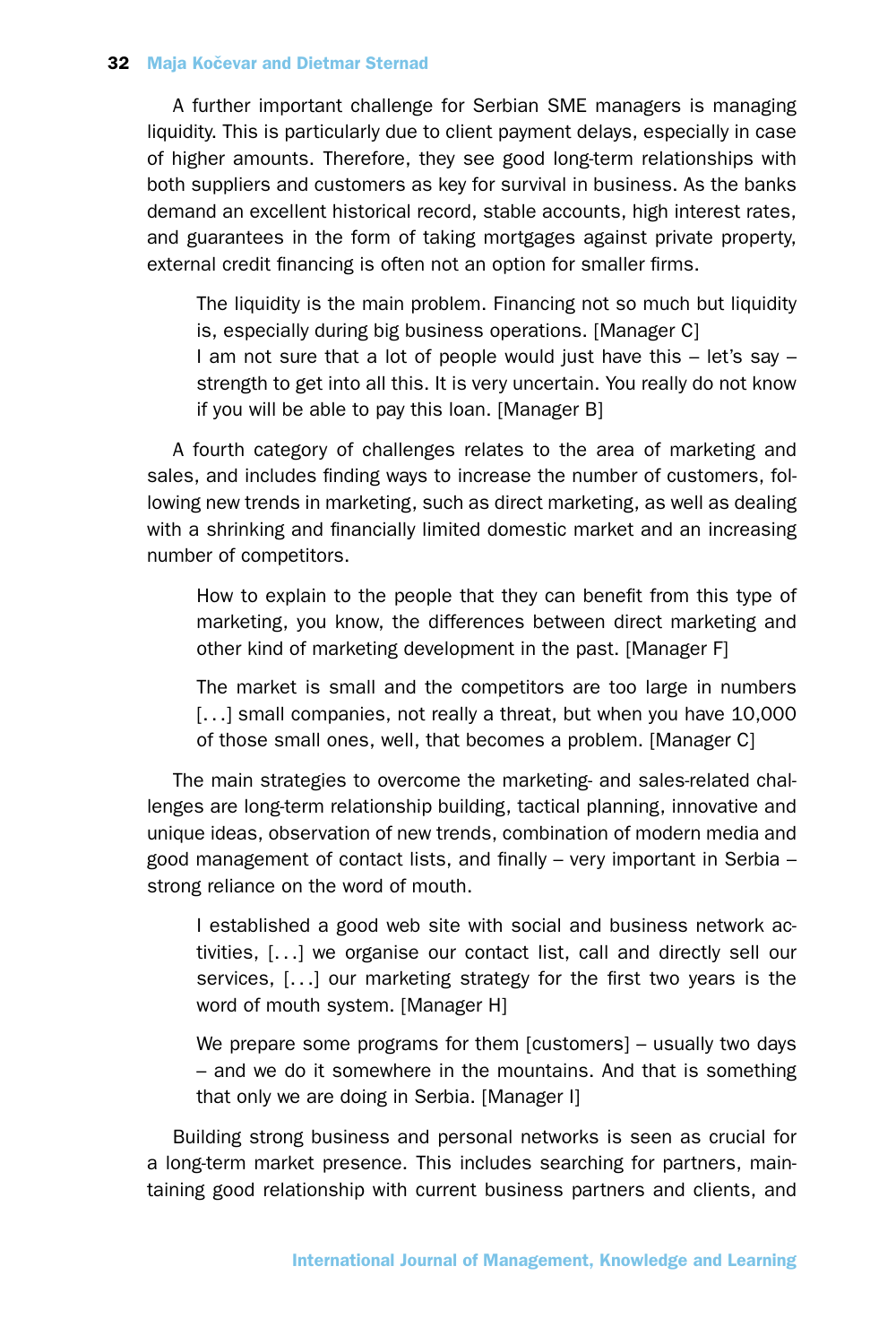participating in business associations. Personal networks are also seen as important for attracting new employees, although less so in the final hiring decision.

If you have connections in a certain company you will be able to get a job or you will be able to get a client and if not, you are in a big trouble. It's really hard to prove yourself by just being a good quality person with great knowledge. [Manager B]

Every recommendation from a family, friends [. . .] is OK, but at the end of the story I cannot employ somebody that has no experiences in my type of business. [Manager F]

Growth of the company was mentioned only by a few SME managers as the key challenge. The need to prepare short- and long-term plans, future income and cost estimations, and presentations for business partners were, however, pointed out by the respondents. SME managers also used external help, turnaround management programs, different organisational practices, and intuition to choose the right time and way of change.

We had an excellent consultant from England [...] He was here as one of our employees and he knew very well all the processes and all the managers in the company. [Manager E]

You have to have some project manager, some facilitator or any kind of person who has to be out of day to day work or operations and just concentrated on management [. . .] So we have two educated and dedicated people just for operational management' [Manager D]

The seventh category of challenges relates to the organisation of work. Constant time pressure, delivering the best results in a short time frame, the complexity of work, and attending to all important small details were of managerial concern in this field.

The managers did not see corruption as the main challenge, although they did agree that it is a common characteristic in the Serbian business environment. They also recognised a grey area between lobbying, which they consider as crucial in business, and illegal corruption. Respondents stated that 'direct corruption' rarely happens; more frequently, SMEs are offered businesses in exchange for part of the profit. The managers also acknowledged that taking suspicious offers can make a company dependent, while rejecting them often means losing important market opportunities.

'I will get you this job, but you will have to give me a part of your profit.' And this is how it works here. It's very open. [Manager B]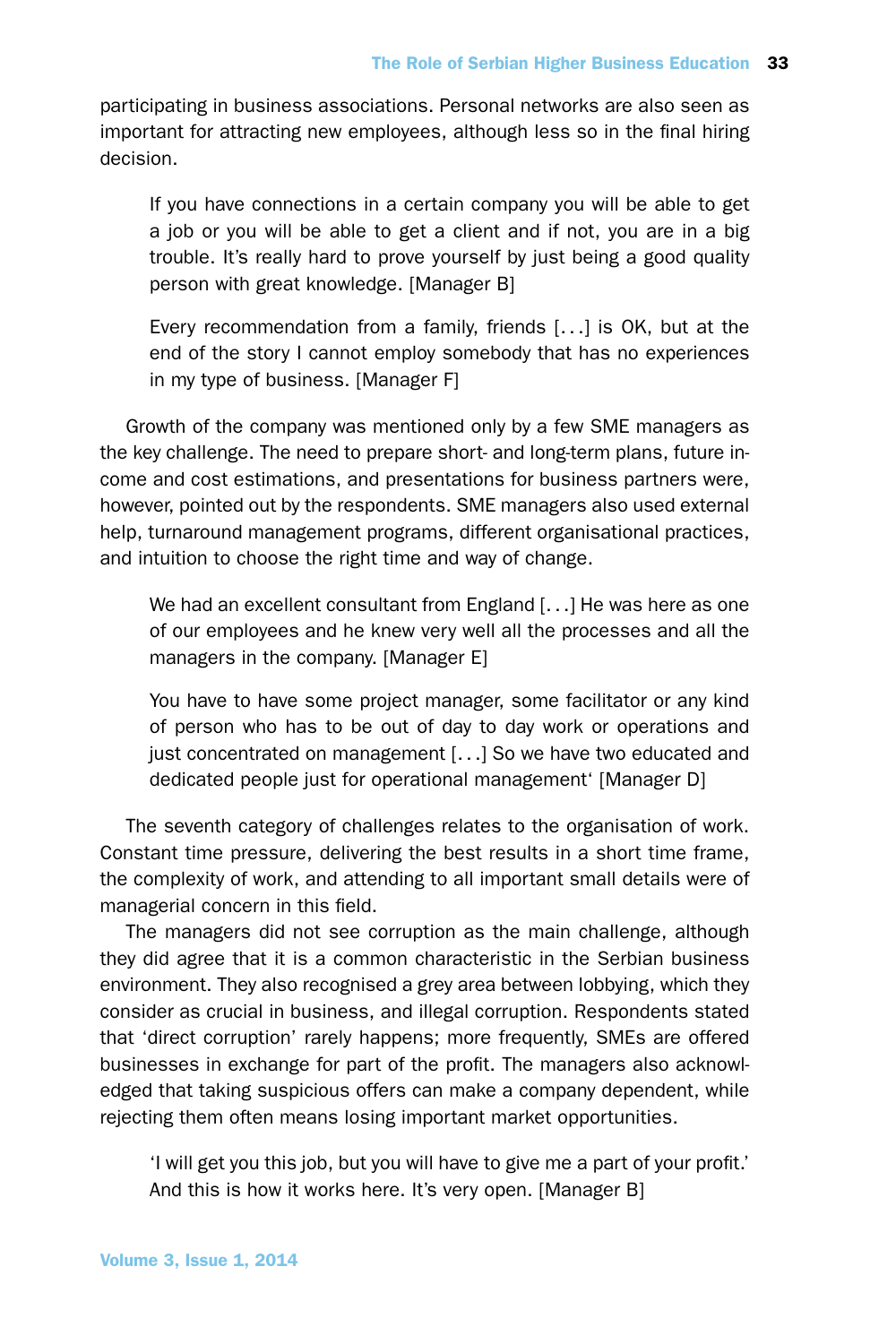Once we would start with this, then it's very hard to be independent. [...] Of course it is hard to know that we lost good business. We had so many cases that we lost some part of the market [Manager I]

# *SME Managers' Perception of Higher Business Education in Serbia*

The interviewed SME managers voiced criticism of the teaching methods, curricula, and the quality of the teaching faculty of higher education institutions. During their formal business education, they were provided with a lot of theory and only limited practical experiences, although three alumni from a private university reported the use of practice-oriented case studies as a teaching method. The curriculum was mainly theory-based and the managers generally missed applicable knowledge (e.g. about business start-up, the complex structure of an organisation, project management, 'soft' managerial and communication skills, teamwork, and team decision-making). Programs were considered as old-fashioned. During their time at university, the managers also did not notice much cooperation between higher education and local businesses.

A bunch of old-fashioned methods, tools and techniques that are outdated and completely unrecognised on the market. [Manager G]

We didn't get any experience during college, I didn't have any experience that would be provided from my college such as internship or something like that. [Manager F]

There are no subjects that would teach young managers how to behave, how to talk to people, how to treat their valuable assets – it's human assets, of course. [Manager B]

The best and famous event is the Case Study Show where students solve real company problems every year [. . .] It's a real company, a real problem. [Manager H]

Managers also complained about the standards in the teaching profession. A common line of criticism referred to professors that often have a solid academic background, but no professional experiences, as well as to the faculty members without sufficient knowledge about the requirements of today's business world and market trends. Three interviewees, however, also expressed satisfaction with some of their former professors, especially those who gave some practical examples or organised guest lecturers.

They don't know really anything about how to make money. They just know things theoretically and they are telling big stories about this and that, but they don't really know how to turn around 100 Euros. [Manager I]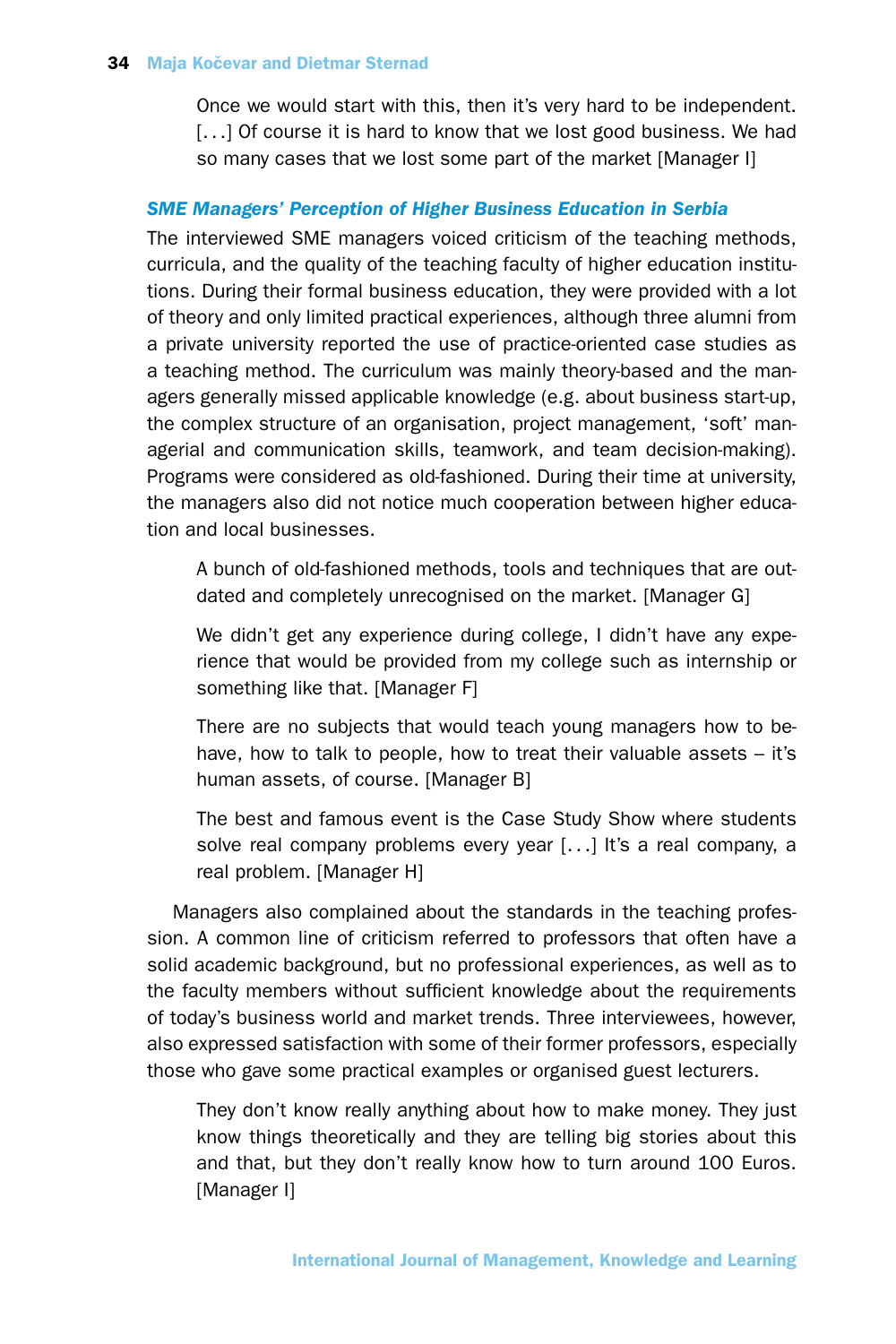We had both types of them [professors]. And we always liked those who had some experience and also academic knowledge. [Manager E]

Other perceived weaknesses of HBE that were mentioned in the interviews were the lack of business experiences of the students, as well as the lack of cooperation between companies and universities.

Education following some experience in the managerial area can be much more useful and is better accepted than education without previous experiences. [Manager D]

There is no absolutely modern practice or any kind or internship model in most of the universities, both private and state. [. . .] basically we were depending on ourselves where to go after [studying]. [Manager G]

# *The Role of HBE in Overcoming the Challenges of Serbian SME Managers*

The interviewed SME managers pointed out some positive outcomes of the formal business education, such as the opportunity to access different data, libraries, and web pages, and to learn individually from these sources. Furthermore, they recognised the opportunity to build a strong network of professionals from different programs. Nevertheless, they tend to see formal education only as a first step that provided them with a basic overview of the market system, but did not help them to understand private business practices and to survive as entrepreneurs. Most managers stated that they also needed additional learning, seminars, and experiences.

I met all these people [experts in different areas] during my studies at the university. I mean in different faculties, but in university you can always find the right people to cooperate with. [Manager G]

It made me aware of where to look and how to look and to understand things, but logical conclusion making – no [I could not find it]. [Manager F]

To compensate for what they did not get during their formal business education, managers turned to external education providers, education abroad, seminars and trainings, business networks and business partners, family and friends, self-teaching, and relied on practical experience.

I talked with people from different types of business or with the people with whom I can exchange my ideas and [. . .] who have some experiences in solving similar problems. [Manager F]

My mother is still in the office so she helps a lot. She has been working here so long. [Manager C]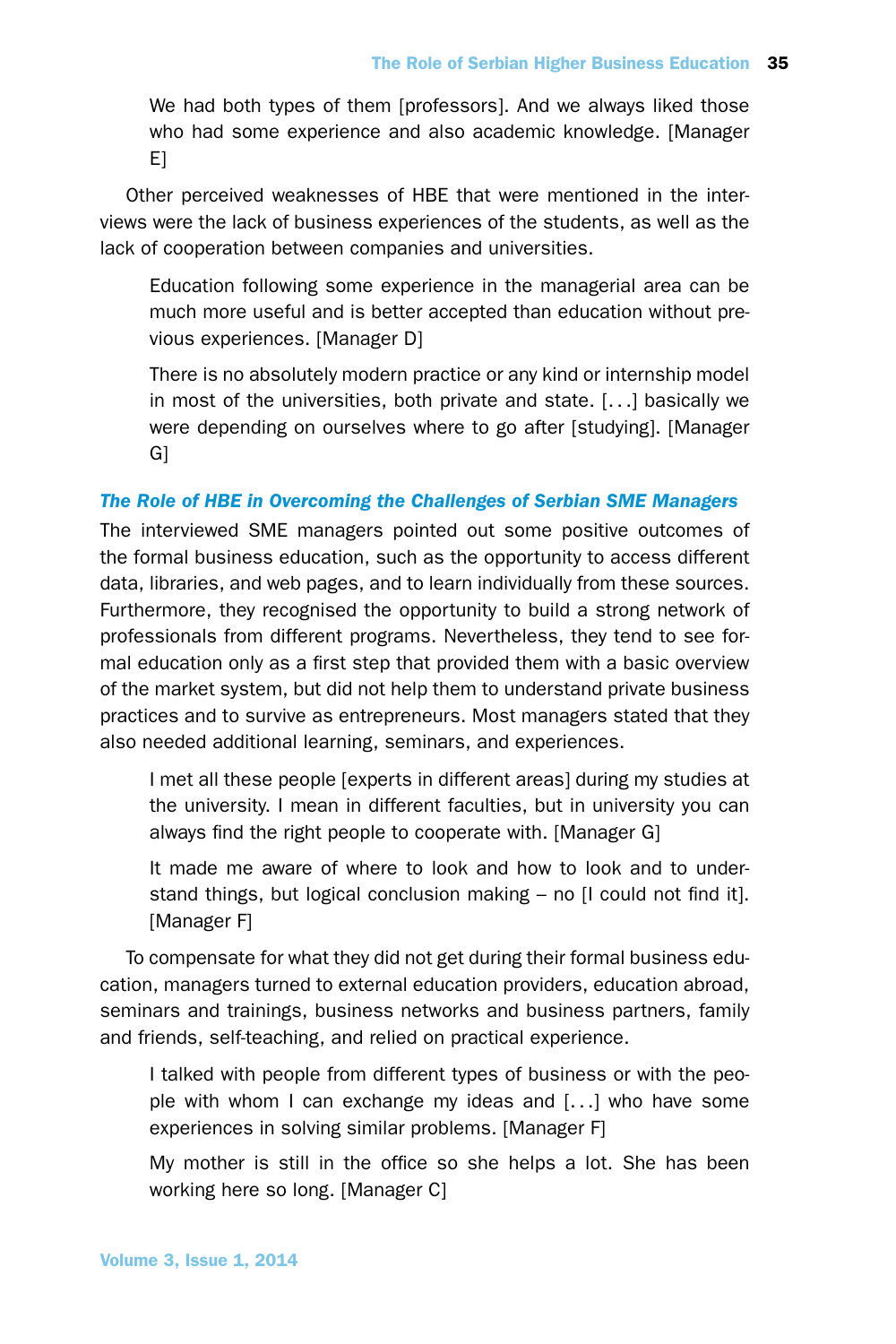And every decision I am now making on those things [experiences] that I have learned in the last 20 years. It's not the university, I just forgot about the university as soon as I started working. [Manager I]

Finally, based on what the managers were missing in their own HBE, and on the knowledge and skills they had to acquire additionally, SME managers gave some recommendations for further development of business education. The main proposed improvements were related to changing the curriculum and adding additional courses, modernizing teaching methods, increasing cooperation with the business sector, introducing internship systems, increasing admission requirements in terms of students' experiences, employing more experienced teaching professionals, and introducing psychological evaluations of students at the end of each semester:

It must be not only delivering the knowledge but asking from students to point out the problems and at the same time give you the solutions. [Manager E]

### **Discussion**

The results of the empirical research among Serbian SME managers confirmed many of the findings from the extant literature. No gender-specific differences were noticed in the perception of managerial challenges, which is in line with DeMartino and Barbato (2003). The most frequently mentioned challenges referred to the areas of human resource management, marketing and sales, and general management, which is in line with prior research results, such as, Huang and Brown (1999). As suggested by Dodge and Robbins (1992), the research confirmed that SME managers face challenges such as market assessment, customer contact, competition assessment, and a lack of financial resources for marketing. To overcome these challenges, managers build strong physical and virtual networks among SMEs (McGrath & O'Toole, 2011) and attempt to create and maintain long-term relationships with their customers (Percy et al., 2010). Moreover, managers confirmed that time pressure, decision-making, dynamic and unstable business environment, organisational growth, and choosing the right time for reorganisation were also relevant challenges, which is consistent with the findings of Huang and Brown (1999), Miller and Toulouse (1986), and Ray, Baker and Plowman (2011).

In view of the specifics of the Serbian business environment, the respondents confirmed that the observations of Kovalainen (2006), Ognjanov (2006) and the OECD (2011) concerning inadequate implementation of laws, unfair competition, irrational implementation of rules, high level of bureaucracy, and slow, rigid administration, also play an important role in the operation of SMEs. In Serbia, personal and business networks are also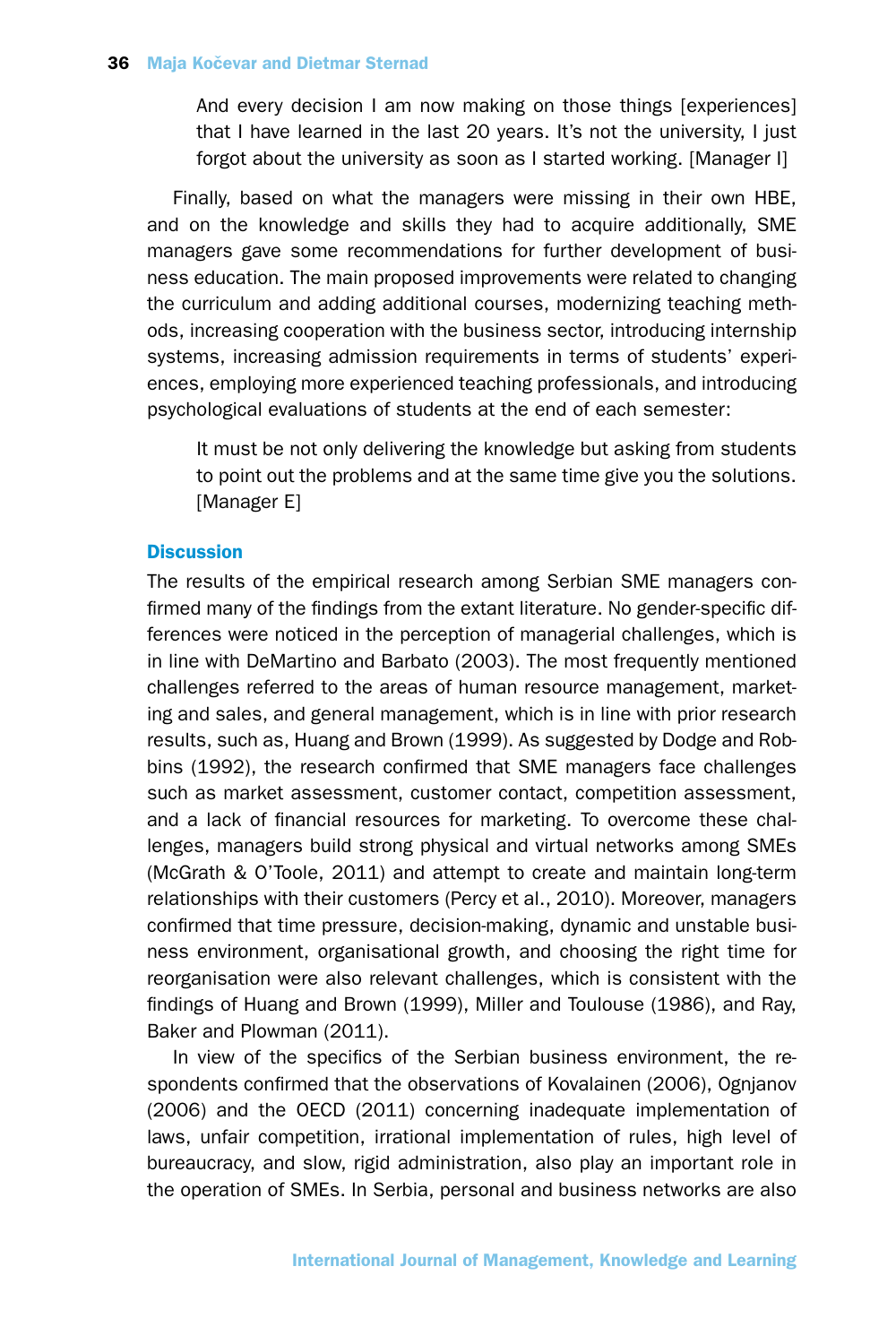highly important in the business sector, especially for obtaining financial resources, attracting employees, and to close business deals (as proposed by Ognjanov, 2006; Radonjic, 2010). Further country-specific challenges that were confirmed by our empirical study were general difficulties in obtaining government grant assistance, credits and loans, as well as strict bank policies (Huang & Brown, 1999; Visinescu & Micuda, 2009). One of the major challenges mentioned by the participants that have not been previously covered by the reviewed literature was the issue of payment delays, particularly from large corporations, governmental and public institutions. For many of the most frequently cited challenges, interpersonal competences are needed (for motivating employees and establishing customer relationships, as well as lobbying, overcoming administrative hurdles or ensuring faster payment due to better relationships). Although crucial for SME managers, developing these 'soft' competences is usually not the main focus of HBE programs.

The main aim of HBE lies in providing the students with all the skills and competences relevant for their future managerial career (Jurše, 2009). As mentioned already in the literature review, critics doubt that HBE is able to reach this aim (Atwater et al., 2008; Livingston, 1971). The main lines of criticism in the extant literature, particularly the extensive focus on theory and the lack of attention to practical work and experiences, were also emphasized by the Serbian SME managers. Similar to Atwater et al. (2008), the managers also claimed that there is not enough knowledge about the integration of different organisational levels and organisational functions in different environments. In line with Bennis and O'Toole (2005), SME managers perceived the lack of professional experiences of teaching professionals as a problem, making the transfer of theory into practice more difficult (Pfeffer & Fong, 2002). Managers also complained about 'old-fashioned' teaching methods, consequently urging for a combination of managerial practice and modern pedagogical tools to be used in classes. Furthermore, SME managers agree with Damnjanovic (2010) that cooperation between business and education sectors is not sufficient and should be better implemented in the teaching plans. In general, our research confirms Livingston's (1971) proposition that students are lacking practical experiences, which in turn lowers the (perceived) quality of HBE. The SME managers also pointed out that theory and classes would be more effective if the students already understood the managerial profession from their own practical experience.

Based on their experiences acquired through both, formal business education and managerial practice, the managers proposed some future improvements for HBE. The main suggestions included the modernization of teaching methods and better connection of the business sector with the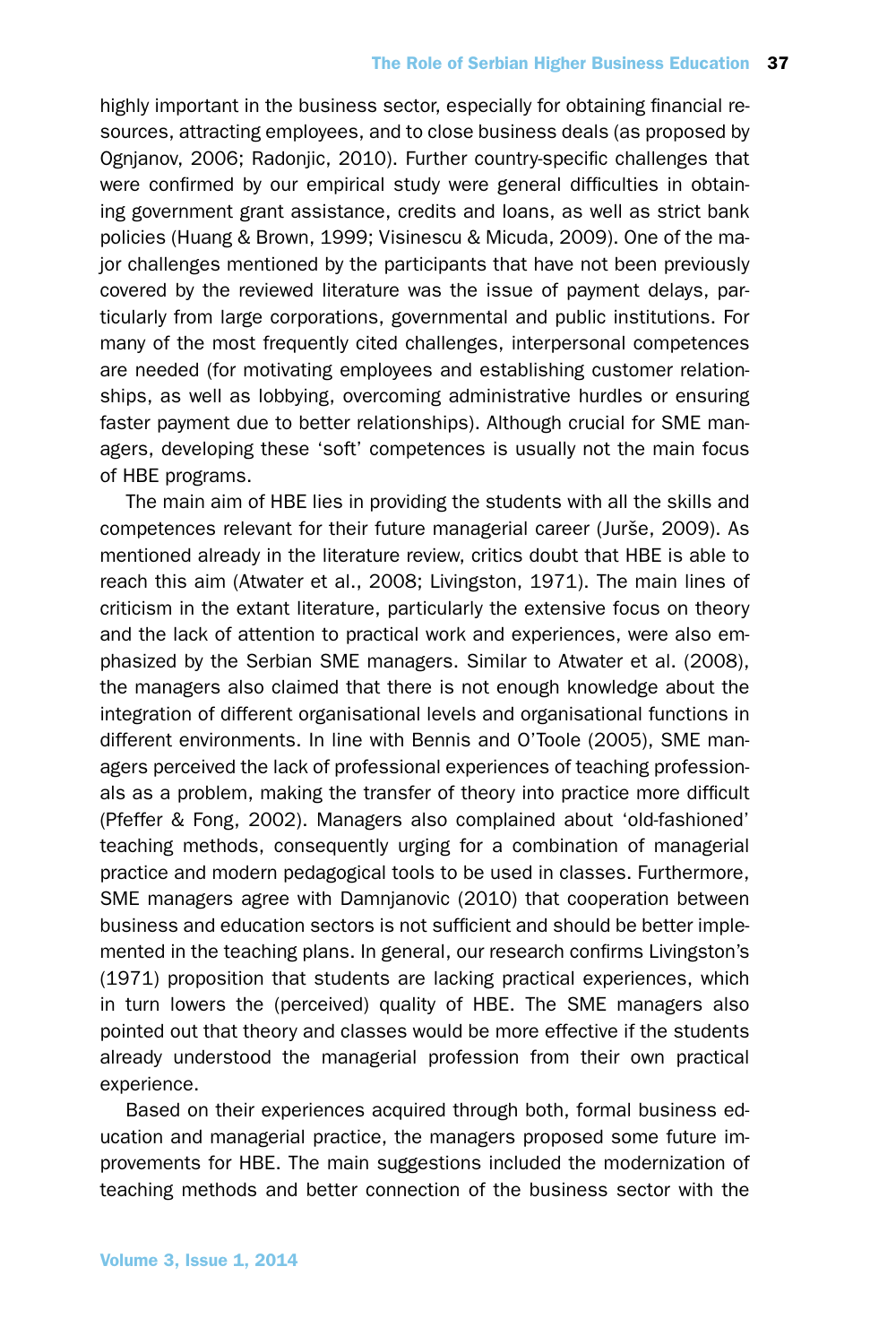HBE; adding additional courses to the curricula, particularly the courses related to managerial soft skills and the nature of managerial work; raising the requirements regarding student admission requirements and faculty member expertize, especially in terms of previous business experiences. These suggestions support Stukalina's (2008) advocacy for a multidisciplinary and interactive approach to study, Livingston's (1971) and Preffer and Fong's (2002) call for obligatory internships for every business education program, and Engstrom's (1967) and Mintzberg and Gosling's (2002) suggestions to put more emphasis on courses such as managerial soft skills, communication, law, and psychology in business education programs.

This paper presents the first exploratory study of the challenges that Serbian SME managers are facing and whether they perceive HBE as supportive in overcoming these challenges. One of the main limitations of this research, however, is that it is based on the analysis of only nine interviews. Together with the fact that due to a low response rate to the interview requests, the respondents graduated from only two universities, one private and one public, the results cannot be generalised. The selected method of sampling might be one of the main reasons for the low response rate, since the search for candidates and interviews was made via the Internet or telephone and not in person. A lack of personal contact with potential interviewees can be connected with lower trust and can result in a low response rate. Although qualitative research does not generally require a large sample, a more diverse interviewee base would be desirable. Further quantitative research could focus on the differences between the perceptions of alumni from private universities as opposed to the alumni from public universities, and could also reveal whether factors such industry affiliation, company size, tenure, or international experience also influence the SME managers' views regarding the practical value of HBE.

#### **Conclusion**

The results of our research reveal that Serbian SME managers are not fully satisfied with the HBE that they received in Serbia and its capacity to support them in dealing with their daily challenges. Primarily theory-based curricula received most criticism, closely followed by old-fashioned teaching methods, and the lack of practice-oriented teaching. Based on the findings of this study, the following measures could be taken by higher education institutions in Serbia to improve the practical relevance of their programs: (a) including more (full-time or part-time) faculty members with practical business experience, (b) discussing real-world challenges in the classroom (e.g. based on case studies of Serbian companies), (c) stronger focus on developing managerial 'soft' competences (e.g. communication, building relationships, networking, and team dynamics), and (d) intensifying cooper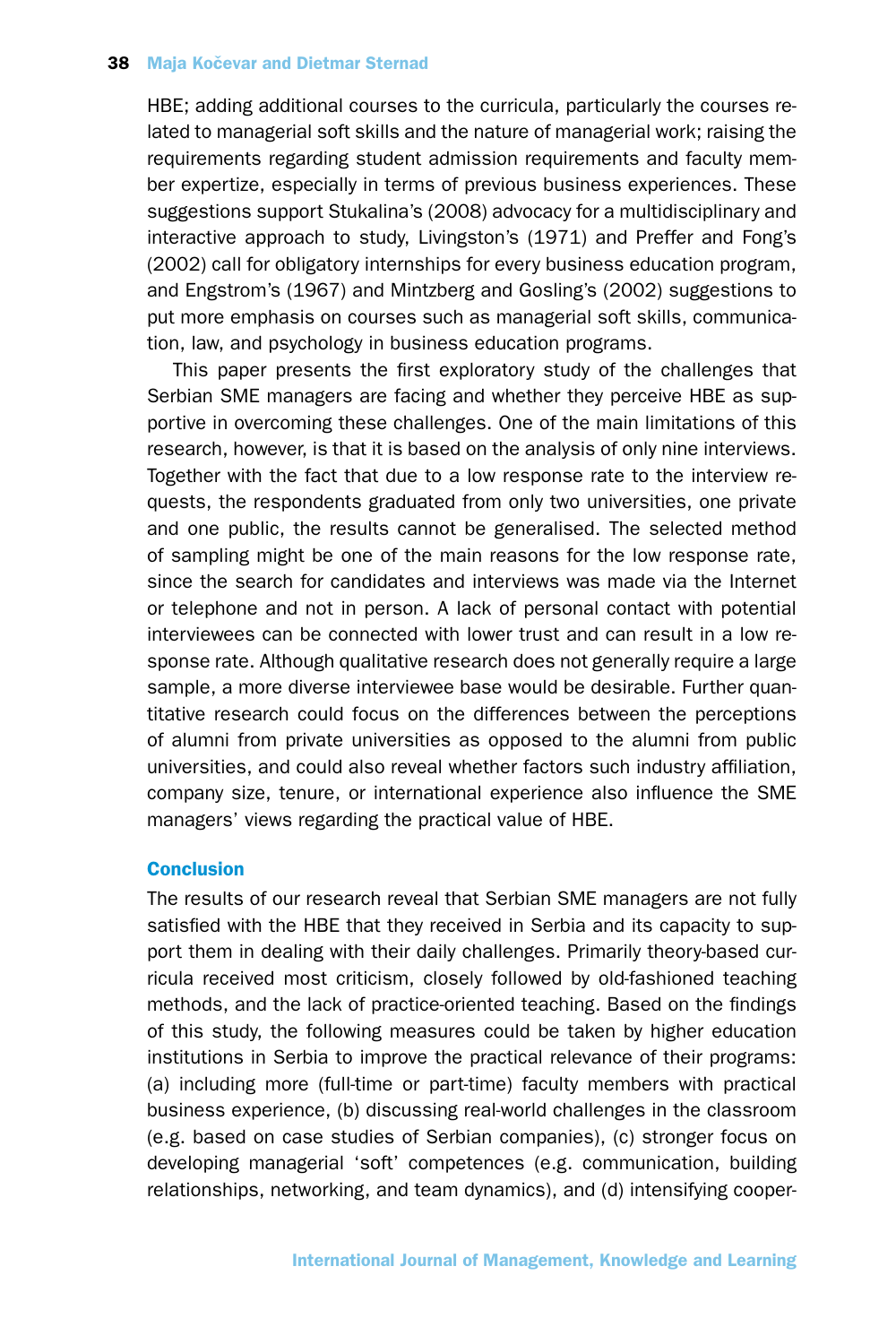ation with companies (e.g. in the form of obligatory internships or student projects for SMEs).

Relevance for practice begins with finding out what practitioners need. This study provides the first step to a better understanding of the specific requirements of SME managers as an important target group for HBE in Serbia.

#### **References**

- Atwater, B. J., Kannan, V. R., & Stephens, A. A. (2008). Cultivating systematic thinking in the next generation of business leaders. *Academy of Management Learning & Education, 7*(1), 9–25.
- Baird, L., & Meshoulam, I. (1988). Managing two fits of strategic human resource management. *Academy of Management Review, 13*(1), 116–128.
- Benjamin, B., & O'Reilly, C. (2011). Becoming a leader: Early career challenges faced by MBA graduates. *Academy of Management Learning & Education, 10*(3), 452–472.
- Bennis, W. G., & O'Toole, J. (2005). How business schools lost their way. *Harvard Business Review, 83*(5), 96–104.
- Birchall, D., & Giambona, G. J. (2007). SME manager development in virtual learning communities and the role of trust: A conceptual study. *Human Resource Development International, 10*(2), 187–202.
- Brewer, P. D., & Brewer, K. L. (2010). Knowledge management, human resource management, and higher education: A theoretical model. *Journal of Education for Business, 85*(6), 330–335.
- Brotheridge, C. M., & Long, S. (2007). The 'real-world' challenges of managers: Implications for management education. *Journal of Management Development, 26*(9), 832–842.
- Culliton, J. W. (1952). Thinking ahead. *Harvard Business Review, 30*(5), 141– 152.
- Damnjanovic, V. (2010). Higher education in Serbia: Improving the involvement with the business community. In M. Brunnhofer (Ed.), *Higher education in South Eastern Europe: University-economy partnerships for enhancing knowledge transfer* (pp. 184–197). Graz, Austria: World University Service Austria.
- Davis, D. (2000). *Business research for decision making.* Duxbury, CA: Pacific Grove.
- Dearborn, D. C., & Simon, H. A. (1958). Selective perception: A note on the departmental identification of executives. *Sociometry, 21*(2), 140–144.
- DeMartino, R., & Barbato, R. (2003). Differences between women and men MBA entrepreneurs: Exploring family flexibility and wealth creation as career motivators. *Journal of Business Venturing, 18*(6), 815–832.
- Dodge, H. R., & Robbins, J. E. (1992). An empirical investigation of the organizational life cycle model for small business development and survival. *Journal of Small Business Management, 30*(1), 27–37.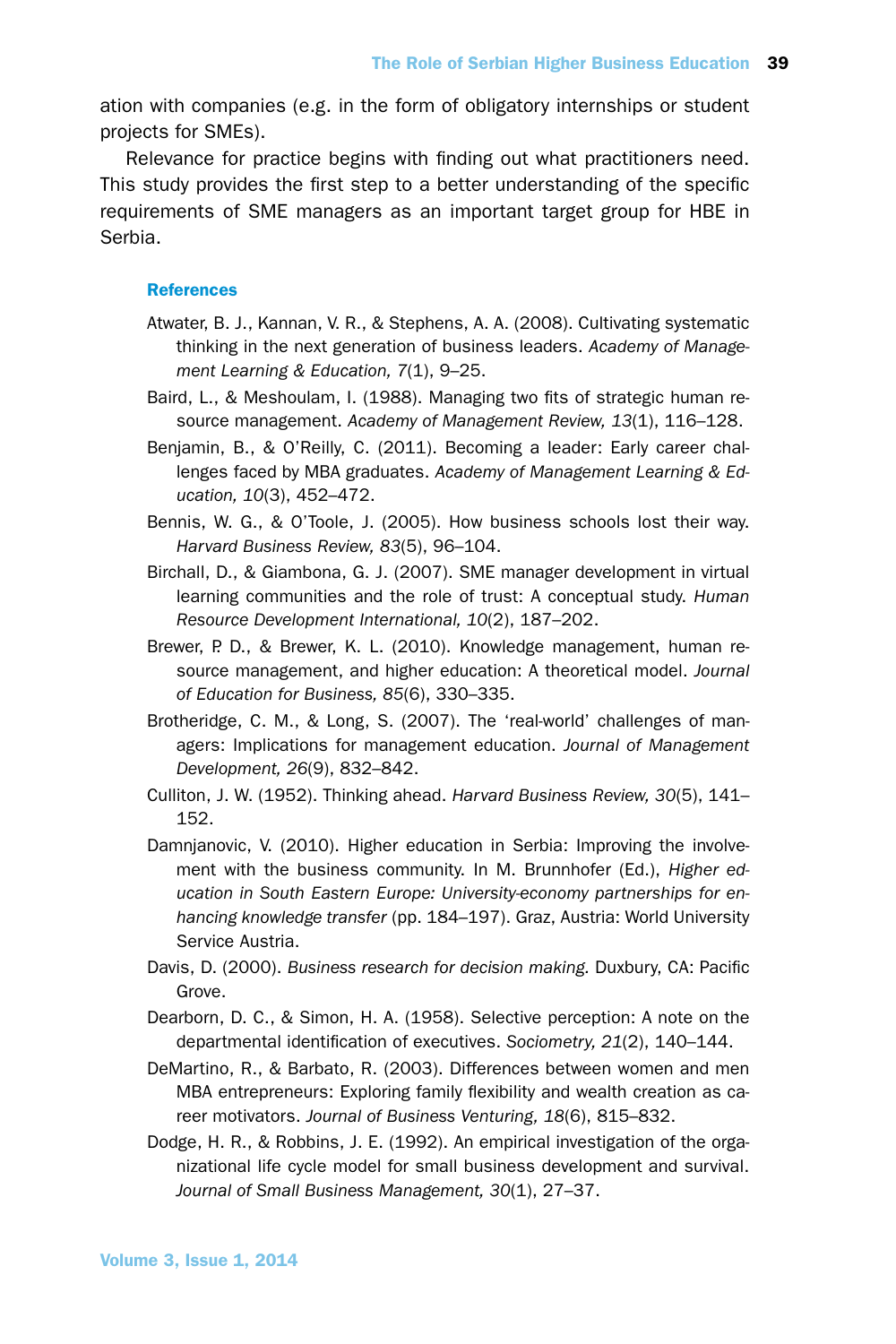- EHEA. (2003). Higher education in Serbia and Bologna process. Retrieved from: www.ehea.info/Uploads/Documents/SERBIA\_2003.PDF
- Engstrom, E. W. (1967). Higher education and business management. *Advanced Management Journal, 32*(2), 14–19.
- Hatch J. A. (2002). *Doing qualitative research in education settings.* New York, NY: State University of New York Press.
- Holbrook, M. B. (2004). Gratitude in graduate MBA attitudes: Re-examining the business week poll. *Journal of Education for Business, 80*(1), 25–28.
- Huang, X., & Brown, A. (1999). An analysis and classification of problems in small business. *International Small Business Journal, 18*(1), 73–85.
- Jamnik, A. (2011). The challenges of business ethics: Management and the question of ethics. *Tourism and Hospitality Management, 17*(1), 141–152.
- Jurše, M. (2009). Dynamic market-oriented strategic transformation of university business school in transition countries as institutional response to increased internationalization of business education. *Akademija MM, 9*(14), 63–76.
- Kontinen, T., & Ojala, A. (2011). International opportunity recognition among small and medium-sized family firms. *Journal of Small Business Management, 49*(3), 490–514.
- Kovalainen, A. (2006). Influencing attitudes and skills for entrepreneurship and SME growth. In J. Potter & A. Proto (Eds.), *Promoting entrepreneurship in South East Europe: Policies and tools* (pp. 89–103). Retrieved from http://www.oecd.org/cfe/leed/39872944.pdf
- Kroeger, C. V. (1974). Managerial development in the small firm. *California Management Review, 17*(1), 41–47.
- Livingston, J. S. (1971). Myth of the well-educated manager. *Harvard Business Review, 9*(1), 79–89.
- Marchese, M., & Potter, J. (2006). Main entrepreneurship policy challenges in South East Europe. In J. Potter & A. Proto (Eds.), *Promoting entrepreneurship in South East Europe: Policies and tools* (pp. 127–133). Retrieved from http://www.oecd.org/cfe/leed/39872944.pdf
- McGrath, H., & O'Toole, T. (2011). Challenges in implementing the marketsas-networks approach to marketing for SMEs. *Irish Marketing Review, 21*(1–2), 58–65.
- McGrath Gunther, R. (2007). No longer a stepchild: How the management field can come into its own. *Academy of Management Journal, 50*(6), 1365–1378.
- Miller, D., & Toulouse, J. M. (1986). Strategy, structure, CEO personality and performance in small firms. *American Journal of Small Business, 10*(3), 47–62.
- Mintzberg, H., & Gosling, J. (2002). Educating managers beyond borders. *Academy of Management Learning & Education, 1*(1), 64–76.
- Morse, J. M., Barrett, M., Mayan, M., Olson, K., & Spiers, J. (2008). Verification strategies for establishing reliability and validity in qualitative research. *International Journal of Qualitative Methods, 1*(2), 13–22.
- Muller, H. J., & Porter, J. (1997). Theinvasion of the mind snatchers: The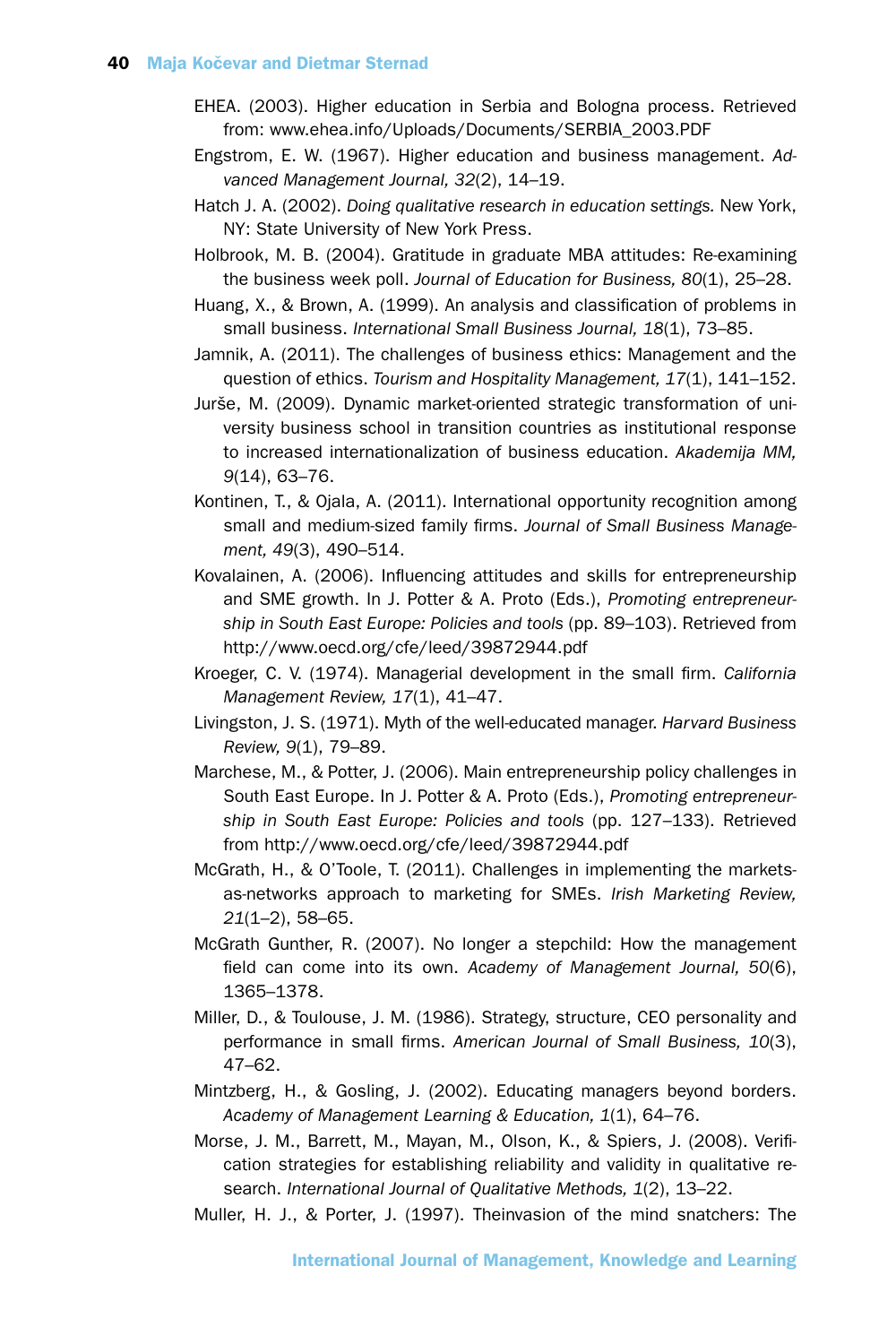business of business education. *Journal of Education for Business, 72*(3), 164–169.

- OECD. (2005). *Enterprise policy performance assessment: Republic of Serbia.* Paris, France: OECD.
- OECD. (2011.). *SIGMA Assessment Serbia.* Paris, France: OECD.
- Ognjanov, G. (2006). Serbian business culture. In M. Terterov (Ed.), *Doing business with Serbia* (2nd ed., pp. 31–37). London, England: GMB Publishing.
- Percy, W. S., Visvanathan, N., & Watson, C. (2010). Relationship marketing: Strategic and tactical challenges for SMEs. *African Journal of Business Management, 4*(13), 2596–2603.
- Pfeffer, J., & Fong, C. T. (2002). The end of business schools: Less success than meets the eye. *Academy of Management Learning & Education, 1*(1), 78–95.
- Porter, L. W., & McKibbin, L. E. (1988). *Management education and development.* New York, NY: McGraw–Hill.
- Radonjic, A. (2010). Understanding of local habits and culture is of crucial importance: Management in Serbia. In S. Mueller, W. E. Stein, & P. Simon (Eds.), *Modern South East Europe: A handbook for investors and executives* (pp. 199–202). Frankfurt, Germany: Cross-Culture Publishing.
- Ray, J. L., Baker, L. T., & Plowman, D. A. (2011). Organizational mindfulness in business schools. *Academy of Management Learning & Education, 10*(2), 188–203.
- Rutherford, W. M., Buller, P. F., & McMullen, P. R. (2003). Human resource management problems over the life cycle of small to medium-sized firms. *Human Resource Management, 42*(4), 321–335.
- Quelch, J. (2005). A new agenda for business schools. *The Chronicle of Higher Education, 52*(15), B19.
- Shane, S., & Venkataraman, S. (2000). The promise of entrepreneurship as a field of research. *Academy of Management Review, 25*(1), 217–226.
- Smirnov, L. (2008). Higher education in Serbia: From socialism to the free market economy and implications for the labour market. *Higher Education in Europe, 33*(4), 437–446.
- Statistical Office of the Republic of Serbia. (2012). *Statistical yearbook of the Republic of Serbia: Structural business statistics, 2012.* Retrieved from http://webrzs.stat.gov.rs/WebSite/repository/documents/00/00/82/ 19/08\_STRUCTURAL\_BUSINESS\_STATISTICS.pdf
- Statistical Office of the Republic of Serbia. (2013). Second degree studies database. Retrieved from http://webrzs.stat.gov.rs/WebSite/public/ ReportView.aspx
- Stiles, W. B. (1993). Quality control in qualitative research. *Clinical Psychology Review, 13*(6), 593–618.
- Stukalina, Y. (2008). How to prepare students for productive and satisfying careers in the knowledge-based economy: Creating a more efficient educational environment. *Technological & Economic Development of Economy, 14*(2), 197–207.